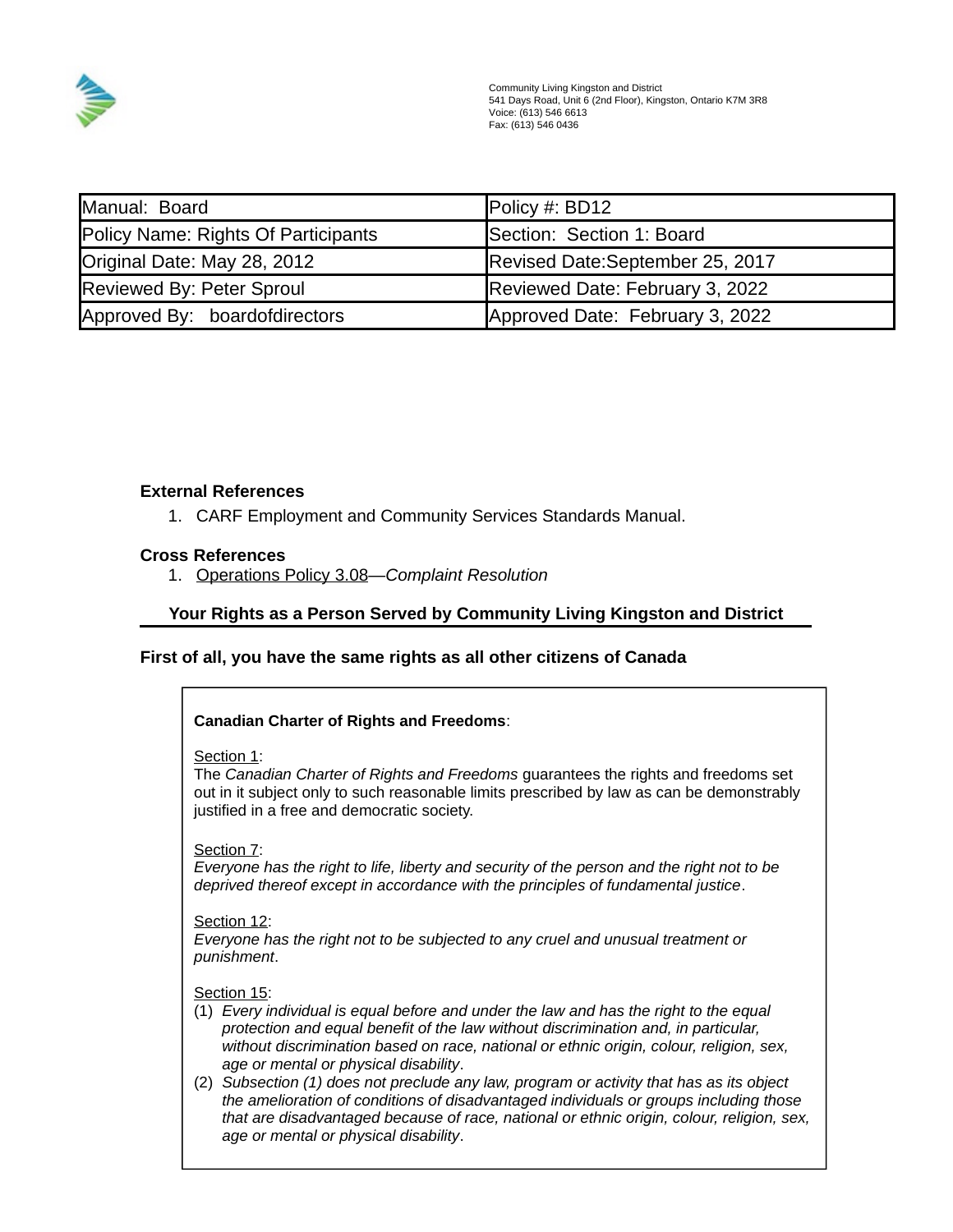

| Manual: Board                       | Policy #: BD12                  |
|-------------------------------------|---------------------------------|
| Policy Name: Rights Of Participants | Section: Section 1: Board       |
| Original Date: May 28, 2012         | Revised Date:September 25, 2017 |
| Reviewed By: Peter Sproul           | Reviewed Date: February 3, 2022 |
| Approved By: boardofdirectors       | Approved Date: February 3, 2022 |

To be a citizen of Canada, Ontario, and Kingston means you have responsibilities to the community as well as rights and privileges. Your rights are no different from those of everyone you know.

In practical terms, your rights and responsibilities include the right, and the responsibility to respect other people's right to:

- 1. Free speech and other expression.
- 2. Personal privacy.
- 3. Opportunity to vote in elections.
- 4. Choose to practice any religion or no religion.
- 5. Live according to your own culture and traditions.
- 6. Receive and send mail.
- 7. Have and/or refuse medical treatment.
- 8. Have and keep personal possessions.
- 9. Be paid fairly for your work when employed.
- 10. Go where you want / have freedom of movement.
- 11. Belong to groups/organizations of your choice.
- 12. To be protected from harm by police and other public authorities.
- 13. To be treated fairly by courts of law and government services.
- 14. To have legal representation if you are charged with breaking the law.

## **As a person supported by the organization, Community Living Kingston and District further guarantees:**

- 15. You have the right to be given a reasonable amount of time to make a decision and should be given all of the information needed to make that decision.
- 16. You can choose social and leisure activities within your means.
- 17. You can see your own files or records and decide who else can see them.
- 18. You have the right to your personal information being kept confidential.
- 19. You have the right to give your consent about any services delivered by CLKD, other agencies, and about any of your personal information being given to someone else.
- 20. You have the right to give your input into how your services will be delivered.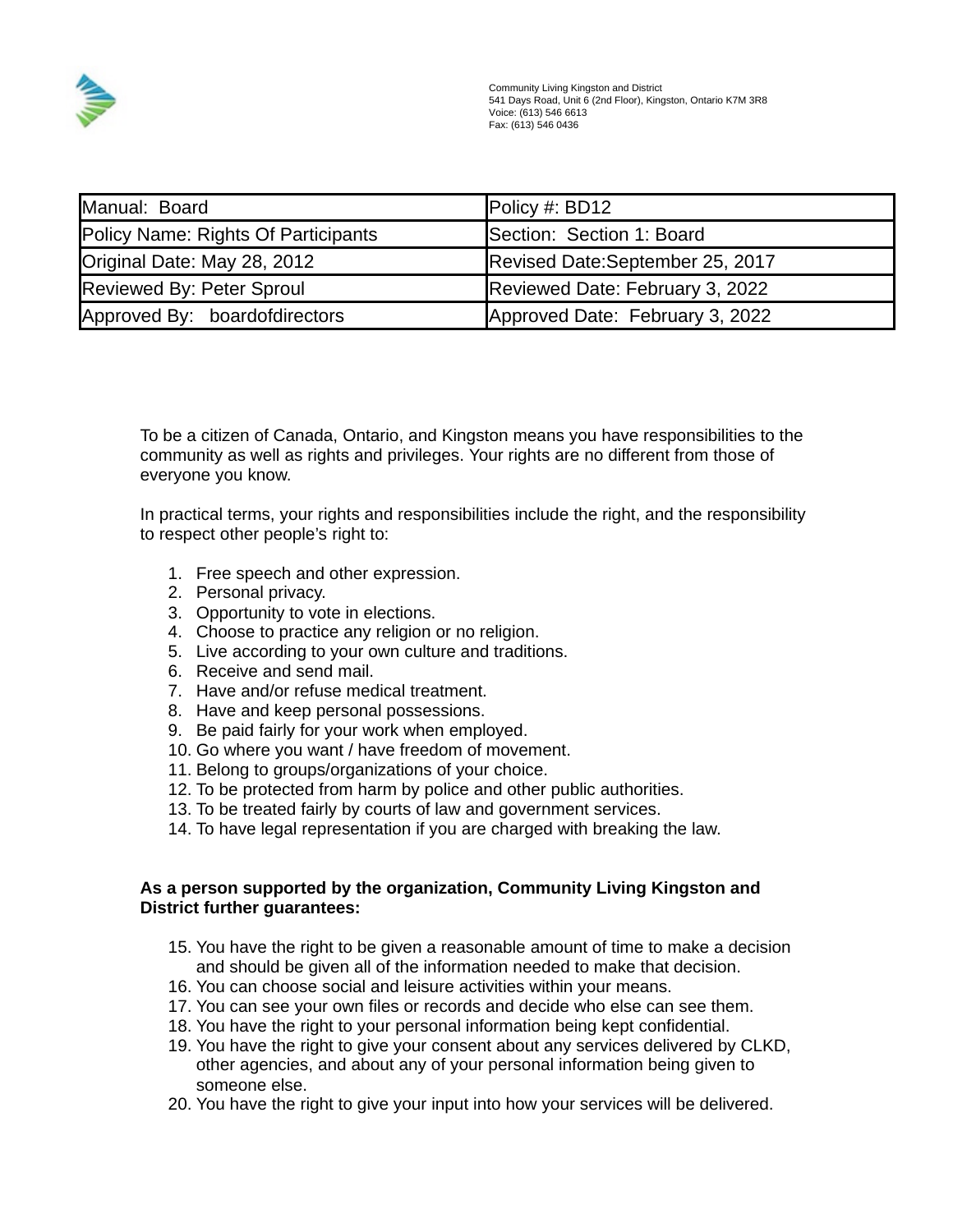

| Manual: Board                       | Policy #: BD12                  |
|-------------------------------------|---------------------------------|
| Policy Name: Rights Of Participants | Section: Section 1: Board       |
| Original Date: May 28, 2012         | Revised Date:September 25, 2017 |
| Reviewed By: Peter Sproul           | Reviewed Date: February 3, 2022 |
| Approved By: boardofdirectors       | Approved Date: February 3, 2022 |

- 21. You have the right to express your opinion on who provides your services to you.
- 22. You can refuse services you do not want.
- 23. You have the right to refuse to participate in research projects and to have any research project explained to you so that you can decide if you want to be a part of them. CLKD will not participate in any research projects that are not ethical.
- 24. You have the right never to be subjected to abuse, financial or other exploitation, retaliation, neglect, or humiliating or degrading treatment by CLKD staff or volunteers.
- 25. You can have access to a telephone with privacy.
- 26. You can contact and see your family members and friends.
- 27. You can choose your own friends and personal relationships.
- 28. You have the right to choose who enters your bedroom and other private living space.
- 29. You are entitled to be consulted and to have your preferences respected with regard to who are your housemates.
- 30. You can access community services that are available to everyone.
- 31. You have the right to refuse to work.
- 32. You have the right to receive and spend money that you earn or that is given to you.
- 33. You have the right to the safe use of your personal property.
- 34. You have the right to access legal, self-help, and advocacy services as you wish.
- 35. You have the right to never be confined or mechanically restrained, and staff members are only allowed to restrain any person when necessary to prevent injury or harm to others.
- 36. You are provided frequent and regular opportunities to voice opinions, raise concerns, or to lodge a complaint to persons in authority without fear of retaliation in any form or barriers to service.
- 37. You are provided regular opportunities to appeal agency decisions to a Rights Appeal Committee of the Board that is independent of the staff.

# **Rights Appeal Committee**

Any person served by Community Living Kingston is entitled to the hearing of a complaint alleging a Rights violation on the part of Community Living Kingston and District.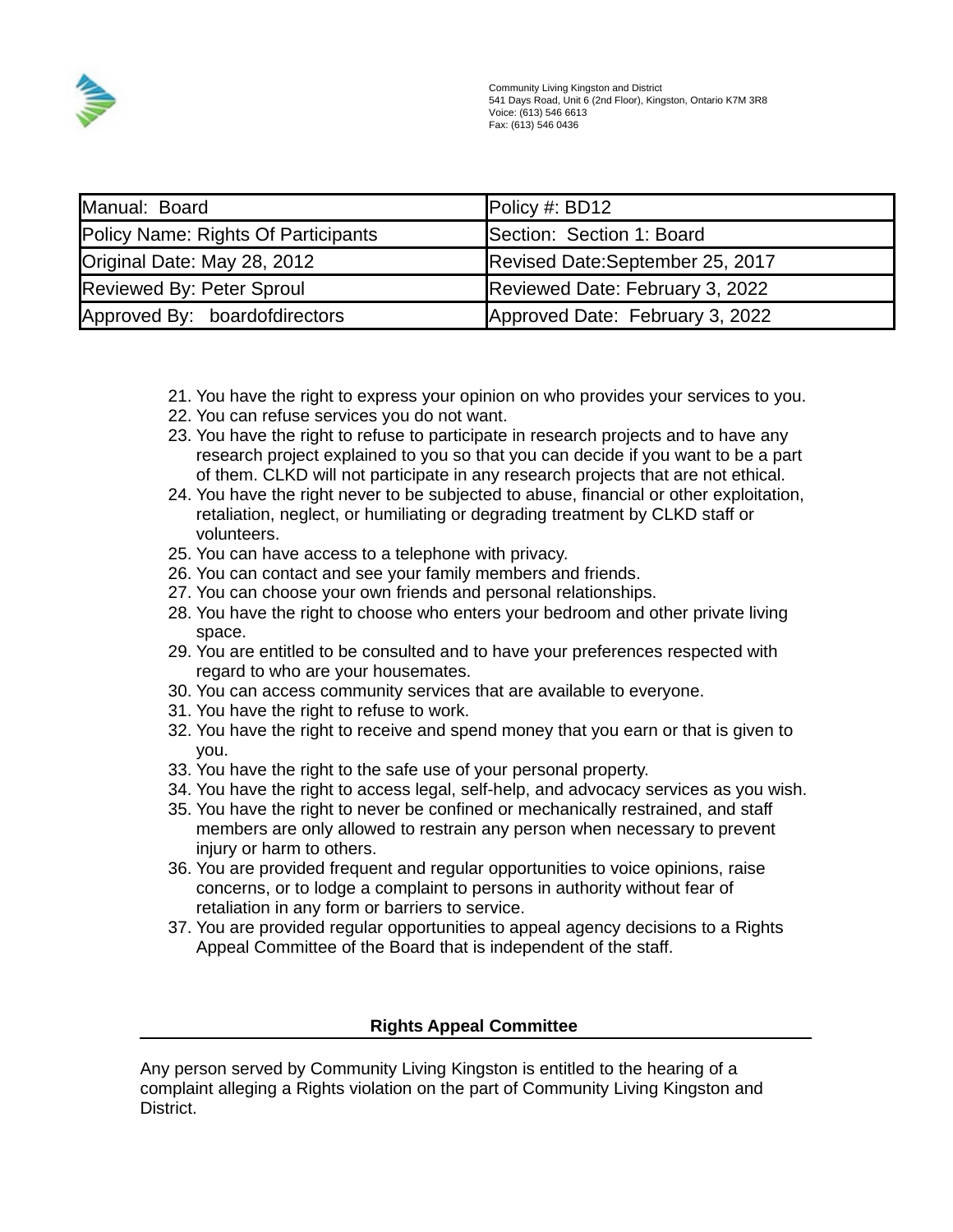

| Manual: Board                       | Policy #: BD12                   |
|-------------------------------------|----------------------------------|
| Policy Name: Rights Of Participants | Section: Section 1: Board        |
| Original Date: May 28, 2012         | Revised Date: September 25, 2017 |
| <b>Reviewed By: Peter Sproul</b>    | Reviewed Date: February 3, 2022  |
| Approved By: boardofdirectors       | Approved Date: February 3, 2022  |

Complaints are addressed using the procedure outlined in Operations Policy 3.08, *Complaint Resolution*. Where the President of the Board has received a complaint and has determined that it may constitute a Rights violation, they shall convene a committee made up of three directors. This Rights Appeal Committee shall conduct a hearing of the complaint within ten days of receiving it.

The Rights Appeal Committee shall hear the complaint, investigate as may be appropriate or required, and deliver a decision within five (5) business days after the hearing. The decision, as well as any steps taken to resolve the complaint, shall also be conveyed to the person served in writing.

Consistent with the provisions of the organization's *Complaints Resolution* policy, the person served is entitled to the support of one or two advocates of his or her choice throughout this procedure. Such advocate(s) shall be the one or two individuals that the person served says is his or her advocate(s) and said advocate(s) shall be permitted access to the process if consent is given by the person served.

The Decision of the Rights Appeal Committee shall be final, though persons served are welcome to seek external review as they see fit.

# **Knowing your Rights and Responsibilities**

Personal Planning includes an annual Individual Support Agreement (ISA) that specifies what outcomes are to be generated and what each party will contribute. An ISA is completed when a person first gets involved with Community Living Kingston and at least once each year from then on. Each time the ISA is renewed the staff member involved is responsible to make sure that you know your rights and responsibilities. The following should happen:

- You will receive a plain-language copy of your rights, which you will also sign. (Board Policy # 16)*.*
- Your family member or advocate who participates in the ISA process will be given a copy of your rights so that they will be able to advise you.
- You will receive a plain-language version of Community Living Kingston's Complaint Procedure.